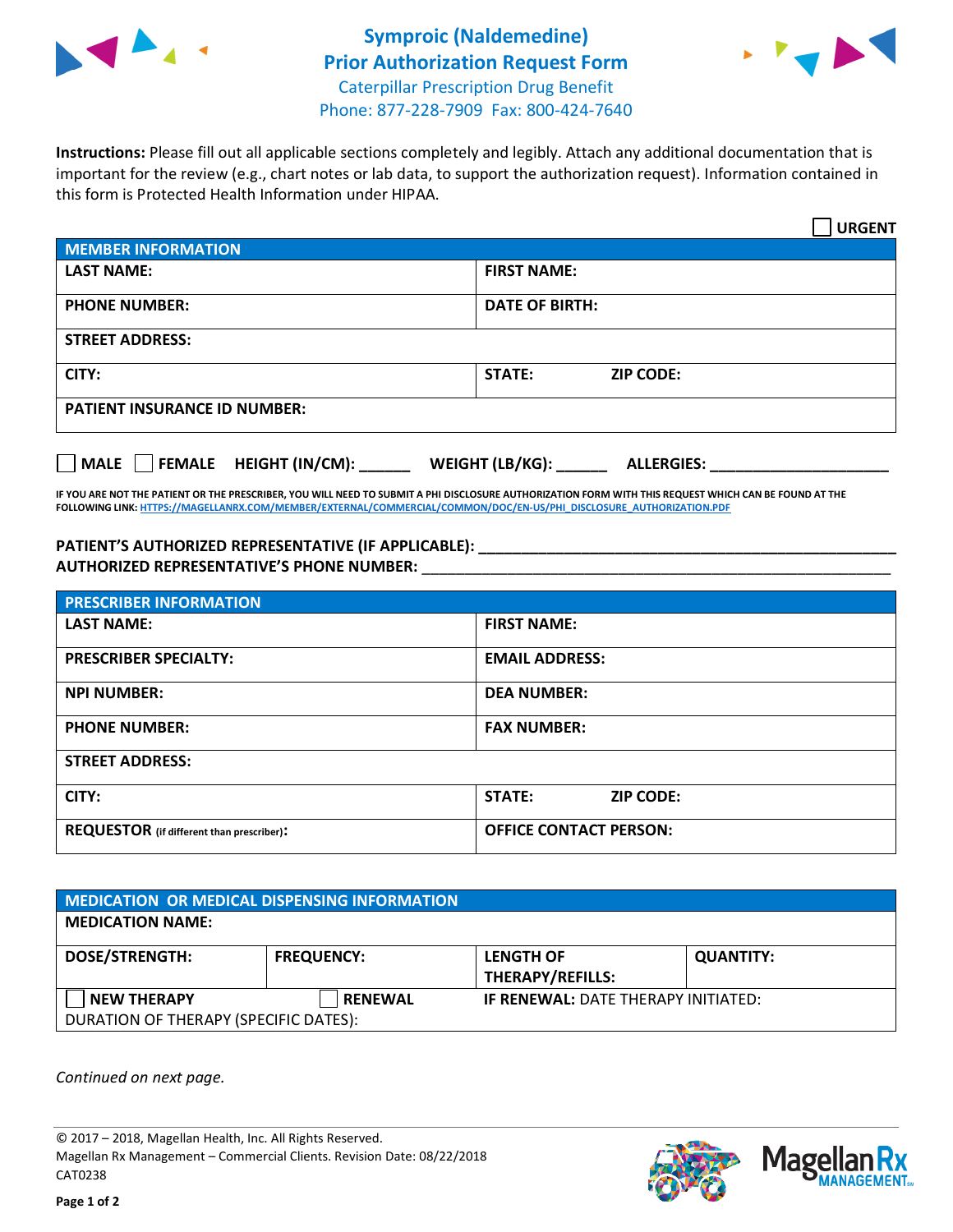



| MEMBER'S LAST NAME: NAME:                                                                                                                                                                                         | <b>MEMBER'S FIRST NAME:</b>                                                                                                                 |                                    |  |  |  |
|-------------------------------------------------------------------------------------------------------------------------------------------------------------------------------------------------------------------|---------------------------------------------------------------------------------------------------------------------------------------------|------------------------------------|--|--|--|
|                                                                                                                                                                                                                   | 1. HAS THE PATIENT TRIED ANY OTHER MEDICATIONS FOR THIS CONDITION?                                                                          | YES (if yes, complete below)<br>NO |  |  |  |
| <b>MEDICATION/THERAPY (SPECIFY</b>                                                                                                                                                                                | <b>DURATION OF THERAPY (SPECIFY</b>                                                                                                         | <b>RESPONSE/REASON FOR</b>         |  |  |  |
| DRUG NAME AND DOSAGE):                                                                                                                                                                                            | DATES):                                                                                                                                     | <b>FAILURE/ALLERGY:</b>            |  |  |  |
|                                                                                                                                                                                                                   |                                                                                                                                             |                                    |  |  |  |
|                                                                                                                                                                                                                   |                                                                                                                                             |                                    |  |  |  |
| <b>2. LIST DIAGNOSES:</b>                                                                                                                                                                                         |                                                                                                                                             | <b>ICD-10:</b>                     |  |  |  |
| □ Opioid-induced constipation                                                                                                                                                                                     |                                                                                                                                             |                                    |  |  |  |
| □ Other Diagnosis__________________ICD-10 Code(s):_____________________________                                                                                                                                   |                                                                                                                                             |                                    |  |  |  |
| PRIOR AUTHORIZATION.                                                                                                                                                                                              | 3. REQUIRED CLINICAL INFORMATION: PLEASE PROVIDE ALL RELEVANT CLINICAL INFORMATION TO SUPPORT A                                             |                                    |  |  |  |
| <b>Clinical information:</b>                                                                                                                                                                                      |                                                                                                                                             |                                    |  |  |  |
|                                                                                                                                                                                                                   | Does the patient have a non-cancer condition requiring opioid therapy? $\Box$ Yes $\Box$ No                                                 |                                    |  |  |  |
|                                                                                                                                                                                                                   | Has the patient been on the opioid for at least 4 weeks (one month)? $\Box$ Yes $\Box$ No                                                   |                                    |  |  |  |
|                                                                                                                                                                                                                   | Does the patient have fewer than 3 spontaneous bowel movements per week? $\square$ Yes $\square$ No                                         |                                    |  |  |  |
|                                                                                                                                                                                                                   |                                                                                                                                             |                                    |  |  |  |
| Has the patient had a trial of laxatives? $\square$ Yes $\square$ No                                                                                                                                              |                                                                                                                                             |                                    |  |  |  |
|                                                                                                                                                                                                                   |                                                                                                                                             |                                    |  |  |  |
| physician feels is important to this review?                                                                                                                                                                      | Are there any other comments, diagnoses, symptoms, medications tried or failed, and/or any other information the                            |                                    |  |  |  |
|                                                                                                                                                                                                                   |                                                                                                                                             |                                    |  |  |  |
|                                                                                                                                                                                                                   |                                                                                                                                             |                                    |  |  |  |
|                                                                                                                                                                                                                   |                                                                                                                                             |                                    |  |  |  |
| information is received.                                                                                                                                                                                          | Please note: Not all drugs/diagnosis are covered on all plans. This request may be denied unless all required                               |                                    |  |  |  |
| ATTESTATION: I attest the information provided is true and accurate to the best of my knowledge. I understand that                                                                                                |                                                                                                                                             |                                    |  |  |  |
| the Health Plan, insurer, Medical Group or its designees may perform a routine audit and request the medical                                                                                                      |                                                                                                                                             |                                    |  |  |  |
| information necessary to verify the accuracy of the information reported on this form.                                                                                                                            |                                                                                                                                             |                                    |  |  |  |
| Prescriber Signature or Electronic I.D. Verification:                                                                                                                                                             |                                                                                                                                             | Date:                              |  |  |  |
|                                                                                                                                                                                                                   | CONFIDENTIALITY NOTICE: The documents accompanying this transmission contain confidential health information that is legally privileged. If |                                    |  |  |  |
| you are not the intended recipient, you are hereby notified that any disclosure, copying, distribution, or action taken in reliance on the contents                                                               |                                                                                                                                             |                                    |  |  |  |
| of these documents is strictly prohibited. If you have received this information in error, please notify the sender immediately (via return FAX)<br>and arrange for the return or destruction of these documents. |                                                                                                                                             |                                    |  |  |  |
|                                                                                                                                                                                                                   |                                                                                                                                             |                                    |  |  |  |
| <b>FAX THIS FORM TO: 800-424-7640</b>                                                                                                                                                                             |                                                                                                                                             |                                    |  |  |  |
| MAIL REQUESTS TO: Magellan Rx Management Prior Authorization Program; c/o Magellan Health, Inc.                                                                                                                   |                                                                                                                                             |                                    |  |  |  |
|                                                                                                                                                                                                                   | 4801 E. Washington Street, Phoenix, AZ 85034                                                                                                |                                    |  |  |  |
|                                                                                                                                                                                                                   | Phone: 877-228-7909                                                                                                                         |                                    |  |  |  |
|                                                                                                                                                                                                                   |                                                                                                                                             |                                    |  |  |  |

© 2017 – 2018, Magellan Health, Inc. All Rights Reserved. Magellan Rx Management – Commercial Clients. Revision Date: 08/22/2018 CAT0238